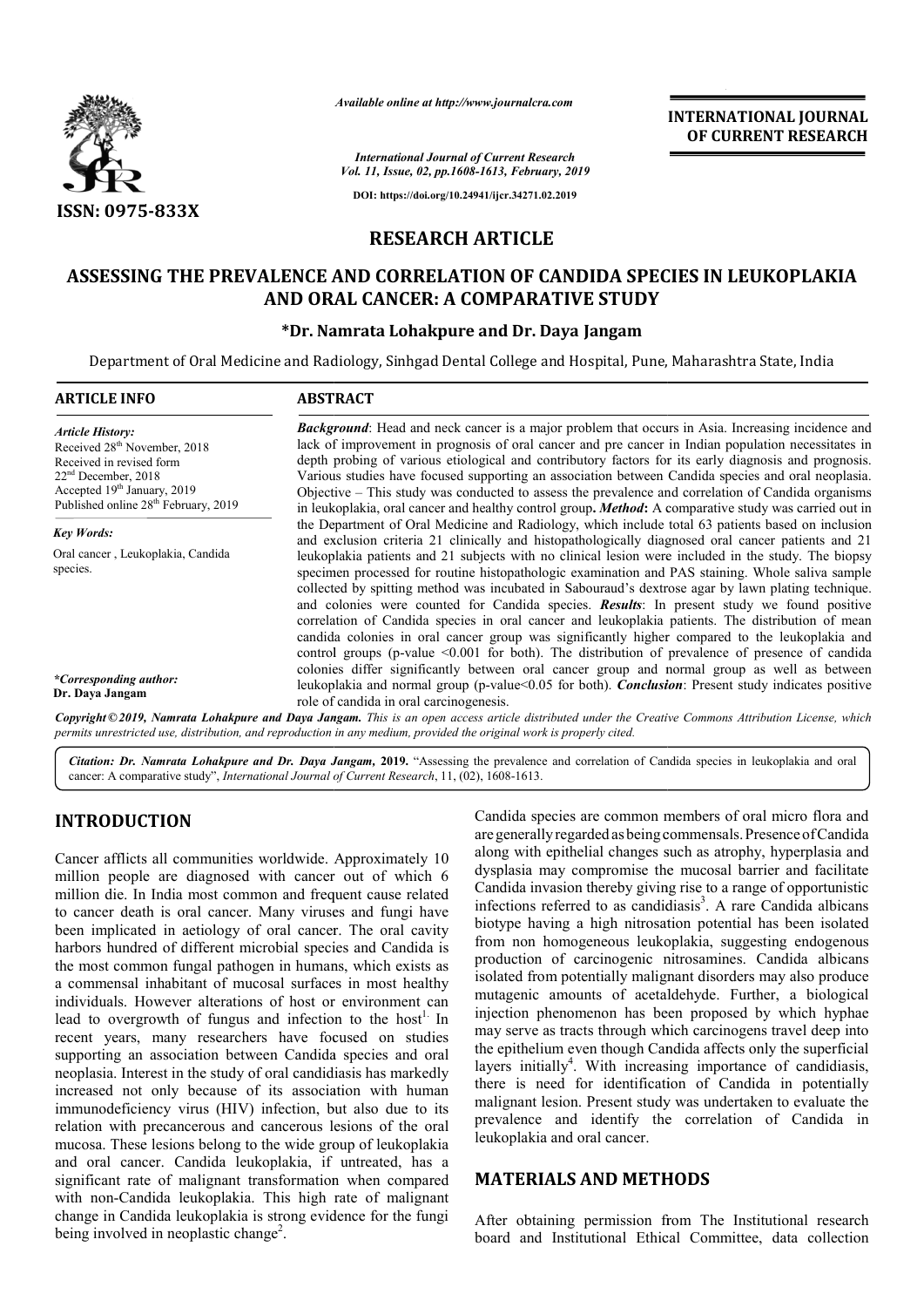procedure started in the Department of Oral Medicine and Radiology.Based on inclusion and exclusion criteria 21 clinically and histopathologically diagnosed oral cancer patients and 21 leukoplakia patients and 21 subjects with no clinical lesion were included in the study. All the participants were explained the need and design of the study and the need for undergoing a thorough clinical examination, biopsy and saliva sample investigations at the start of the study. A biopsy was performed for leukoplakia and oral cancer and normal control group under local anaesthesia. The biopsy specimen processed for routine histopathologic examination. Slides were assessed using haematoxylin and eosin staining and the presence of yeast was assessed utilizing periodic acid Schiff (PAS) stain (Figure 1). The subjects who are clinicopathologiaclly confirmed with leukoplakia and oral cancer had considered for further salivary investigation. Biopsy from normal control group was taken from the patients who are undergoing any oral surgical procedures of mucosa eg – implants, crown lengthening procedures, orthodontic exposure of teeth etc. was considered for salivary investigation. Only those patients, who gave a signed informed consent on an institutionally approved document, participated in the study. The salivary investigation carried out by collecting whole saliva sample which involved rinsing of the mouth with sterile saline. Saliva sample collected with spitting method in sterile container and stored at -20 Celsius and then transferred to the laboratory in ice pack. Each rinse was centrifuged  $(2,000 \times g; 10 \text{ min})$ , the supernatant was removed, and the deposit was re-suspended in 1 ml of phosphate-buffered saline (PBS), serial dilution of the sample up to  $10^5$  done and a portion (50 μl) of the concentrate was inoculated onto Sabouraud's dextrose agar with a cotton swab by lawn plating technique or spread plate's technique prior to incubation at 37°C for 48 hr (Figure 2). Suspected Candida colonies were sub-cultured onto plates of CROM-agar Candida for isolation of multiple yeast species(Figure 3). After incubation observe and count the colonies forming unit of Candida species. (Kumari S, Ichhpujani et al)

#### **RESULTS**

The present study evaluates the prevalence and correlation of candida with normal controls, leukoplakia and oral cancer patients. Our study included total 63 patients, 21 in each group as per inclusion criteria age ranging from 15 years to 74 years with Mean age found to be 43 years. The distribution of mean age in oral cancer group was significantly higher compared to the leukoplakia and control group (p-value<0.001 for both). (Table 1). Out of 63 patients, 26 patients come under below 40 years of age in which 22 patient (84.6%) had candida colonies and in 4 patients (15.4%) candida colonies were absent in saliva. 16 patients fall in between 40 to 50 year of age group in which 14 were (87.5%) positive for presence of candida colonies and in 2 patients (12.5%) candida colonies were absent in saliva. 21 patients were above 50 years of age, all were positive for candida colonies in saliva. Out of 63 patients 50 (58.2%) were male and 13(20.7%) were female. Male predominance is seen all the groups. Out of 50 males, 45 patients (90%) had candida colonies in saliva and 5 patients (10%) had no candida colonies. Out of 13 females, 12 patients (92.3%) had candida colonies in saliva. In our study we found smoking and smokeless form of tobacco and alcohol as known factor for causing oral cancer. Out of 63 patients, 54 (85.8%) patients were habituates. All the 21 patients in oral cancer group and leukoplakia were habituates. Out of 21 oral cancer patients 10 (47.6%) come under smoking tobacco habit and 11

(52.4%) were using smokeless tobacco and in leukoplakia group 14 patients (66.6%) were habituated of smokeless tobacco and 7 patients (33.7%) habituated of smoking. In control group 12 volunteers (57.1%) were habituates of smokeless tobacco and 9 volunteers (42.9 %) were non habituates (**Table 2).**



**Figure 1. Magenta color Candida hyphae after PAS**



**Figure 2. Colonies of fungus on Sabouraud's agar after incubation**



**Figure 3. Green color growth on Hi Chrome agar plate after 48 hours incubation**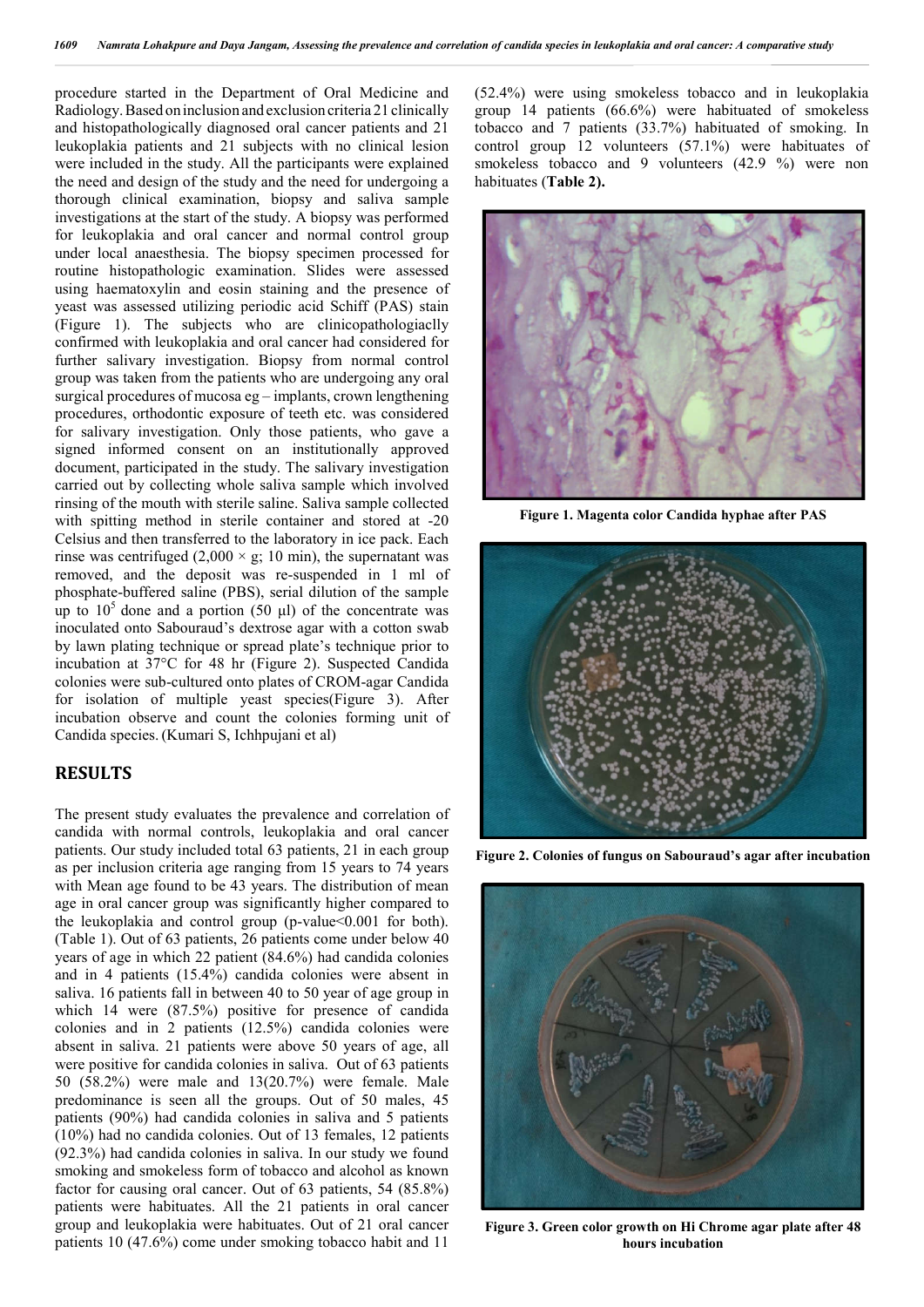| Table 1. Distribution of incan age across three study groups |                            |     |                            |     |                             |           |                        |                   |                  |  |  |
|--------------------------------------------------------------|----------------------------|-----|----------------------------|-----|-----------------------------|-----------|------------------------|-------------------|------------------|--|--|
|                                                              | Group $1$ (n=21)<br>[OSCC] |     | Group $2(n=21)$<br>[LEUKO] |     | Group $3(n=21)$<br>[NORMAL] |           | P-values (Inter-Group) |                   |                  |  |  |
|                                                              | Mean                       | SD  | Mean                       | SD  | Mean                        | <b>SD</b> | Group 1 v Group 2      | Group 1 v Group 3 | Group 2 v Group3 |  |  |
| Age (years)                                                  | 55.6                       | 9.0 | 41.6                       | 3.6 | 35.1                        | 11.9      | $0.001***$             | $0.001***$        | $0.179^{NS}$     |  |  |

### **Table 1. Distribution of mean age across three study groups**

Values are mean and Standard deviation (SD). p values by one-way analysis of variance (ANOVA) with Post-Hoc Tukey's test for multiple group comparisons. p value<0.05 is considered to be statistically significant. \*p value<0.05, \*\*\*p value<0.001, NS-Statistically Non-Significant*.*

#### **Table 2: Distribution of substance abuse (habits) across three study groups**

|                             | Group $1$ (n=21)<br>[OSCC] |       | Group $2(n=21)$<br>[LEUKO] |       | Group $3(n=21)$<br>[NORMAL] |       | p values (Inter-Group) |                   |                   |
|-----------------------------|----------------------------|-------|----------------------------|-------|-----------------------------|-------|------------------------|-------------------|-------------------|
| Habits                      | N                          | $\%$  | n                          | $\%$  | N                           | $\%$  | Group 1 v Group 2      | Group 1 v Group 3 | Group 2 v Group 3 |
| Nil                         | 0                          | 0.0   |                            | 0.0   | a                           | 42.9  | $0.999^{NS}$           | $0.003***$        | 0.003             |
| A.Smoking<br>B. Non smoking | 10                         | 47.6  |                            | 33.3  |                             | 0.0   |                        |                   |                   |
| Tobacco /Gutkha             | 10                         | 47.6  | 14                         | 66.7  | 10                          | 47.6  |                        |                   |                   |
| Mishri                      |                            | 4.8   |                            | 0.0   |                             | 9.5   |                        |                   |                   |
| Total                       | 21                         | 100.0 | 21                         | 100.0 | 21                          | 100.0 |                        |                   |                   |

Values are n (% of cases). p values by Chi-Square test with Post-Hoc Tukey's test for multiple group comparisons. p value<0.05 is considered to be statistically significant. \*p value<0.05, \*\*p value<0.01, NS-Non-Significant.

**Table 3. Distribution of mean Candida colonies across three study groups**

|                                                                       | Group $1(n=21)$<br>[OSCC] |             | Group $2(n=21)$<br>LEUKO <sub>1</sub> |                    | Group $3(n=21)$<br>[NORMAL] |                    | p values (Inter-Group)          |                                 |                                   |
|-----------------------------------------------------------------------|---------------------------|-------------|---------------------------------------|--------------------|-----------------------------|--------------------|---------------------------------|---------------------------------|-----------------------------------|
| Candida Colonies (CFU/ml)                                             | Mean<br>613.0             | SD<br>385.9 | Mean<br>190.2                         | <b>SD</b><br>116.7 | Mean<br>79.0                | <b>SD</b><br>210.8 | Group 1 v Group 2<br>$0.001***$ | Group 1 v Group 3<br>$0.001***$ | Group 2 v Group 3<br>$0.355^{NS}$ |
| $V_1$ (CD)<br>$(1.1)$ $(1.1)$ $(1.1)$ $(1.1)$ $(1.1)$ $(1.1)$ $(1.1)$ |                           |             |                                       |                    |                             |                    |                                 |                                 |                                   |

Values are mean and Standard deviation (SD). p values by one-way analysis of variance (ANOVA) with Post-Hoc Tukey's test for multiple group comparisons. p value<0.05 is considered to be statistically significant. \*p value<0.05, \*\*\*p value<0.001.





The distribution of habits differs significantly between oral cancer and control group as well as leukoplakia and control group ( $p<0.01$ ). Out of 63 patients, 57 patient ( $90.5\%$ ) were found to be positive for candida colonies out of which 51 (89.5%) were having habits. Distribution of presence of candida colonies differ significantly according to habit the (pvalue<0.05). In the present study, the most common site for leukoplakia and oral cancer was buccal mucosa the lesions defined in the study were mostly found in relation to buccal mucosa. We also found the distribution of mean candida colonies (colony forming units per ml) in oral cancer group were  $613 \pm 385.9$ . Out of 21 patients 5 (23.8%) patients were poorly differentiated, 10(47.7%) was moderately differentiated and 6 (28.6%) was well differentiated. In leukoplakia group  $190 \pm 116.7$  and out of 21 patients in leukoplakia group 19 patients (90.5 %) had mild epithelial dysplasia, 2 patients (9.52 %) had moderate dysplasia.



**Graph 2. Distribution of site of lesion across two study groups**

Candida colonies were present in all the subgroups. In control group  $79 \pm 210.8$ . The distribution of mean candida colonies in oral cancer group was significantly higher compared to the leukoplakia and control groups (p-value <0.001 for both). **Table 3.** In oral cancer group, the mean of candida colonies present per ml of saliva in histopathologically Positive PAS was  $656 \pm 380.7$  (cfu/ml) and with negative PAS 225  $\pm 176.8$ (cfu/ml). In leukoplakia group, the mean of candida colonies present per ml of saliva in histopathologically Positive PAS  $300 \pm 89.9$ (cfu/ml) and with negative PAS 122.7  $\pm$  70.7 (cfu/ml) and in control, the mean of candida colonies present per ml of saliva in histopathologically Positive PAS  $463 \pm$ 428.5 (cfu/ml) and with negative PAS  $15 \pm 17.2$  (cfu/ml). The distribution of mean candida colonies differs significantly between cases with negative and positive PAS in leukoplakia group and control group (p-value<0.001). Graph 1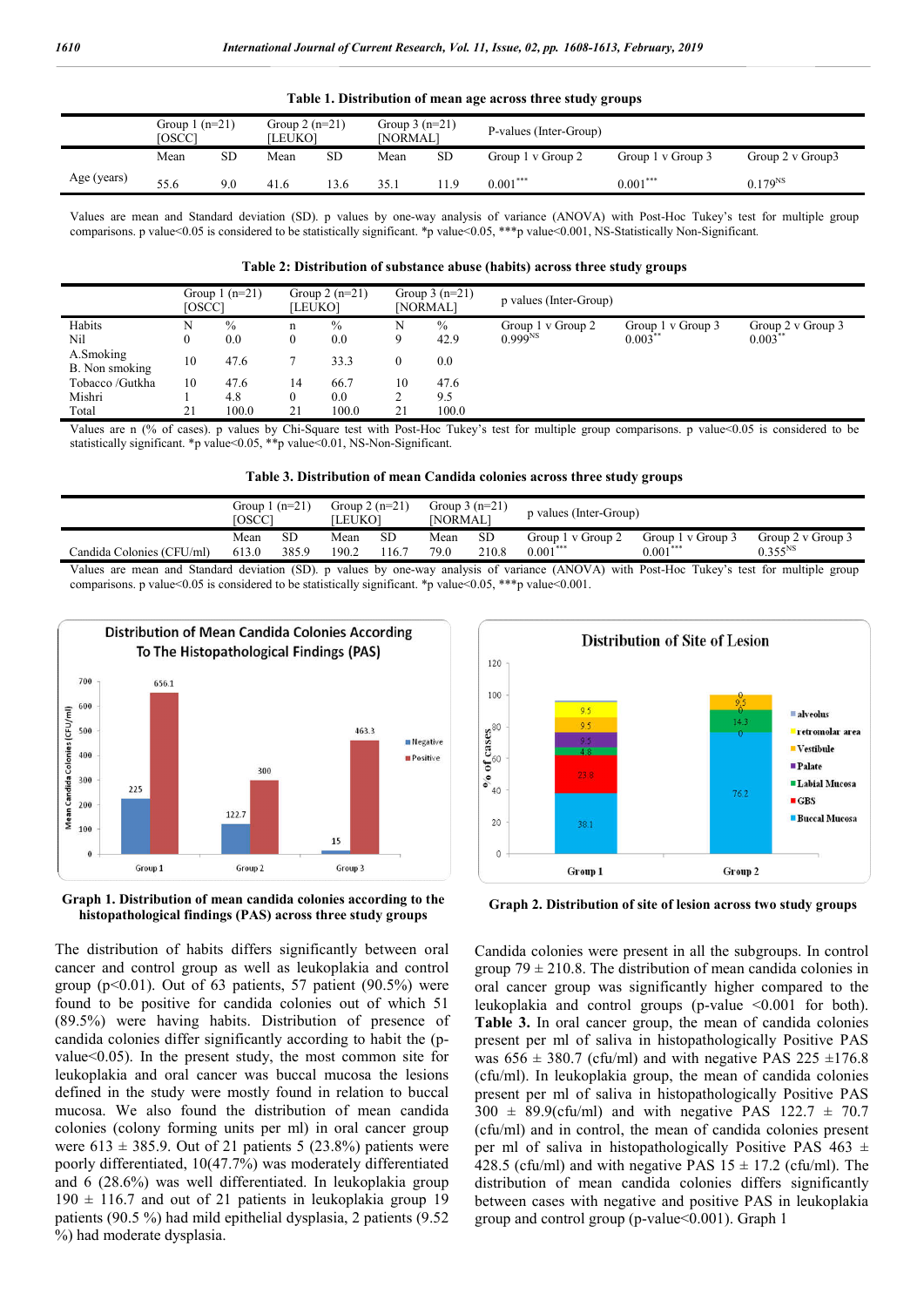#### **DISCUSSION**

In the oral carcinogenesis, several factors have been involved such as age, gender, ethnicity, lifestyle, genetic background, status of health and exposure to carcinogens. Since time immemorial, micro-organisms have been presumed to have an etiological role in the evolution of oral cancer. The present study evaluates the prevalence and correlation of candida with normal controls, leukoplakia and oral cancer patients. Our study included total 63 patients, 21 in each group as per inclusion criteria age ranging from 15 years to 74 years with Mean age found to be 43 years. Out of 63 patients 50 (58.2%) were male and 13(20.7%) were female. In the present study the mean age of the oral cancer group was  $55.6 \pm 9$  with maximum of 74 and minimum of 40 yr of age. It was found that maximum patients were found to be above 55 years which is in concordance with Edwards BK *et al* (2002) 6, Krishna A *et al*  $(2014)^7$ . According to SEER (Surveillance Epidemiology and End Results) <sup>8</sup> fact sheet from 2005-2009, the median age of oral cancer was 62 years of age, whereas (Johnson 1991; Levi 1994)<sup>9</sup> and Ferlay *et al* (GLOBACON 2004)<sup>10</sup> reports were suggestive of increase in incidence among young adults (<45 years). Similarly the mean age among leukoplakia group was found to be  $41.6 \pm 13.6$ . It was found that maximum patients were above 41 years,similar findings were observed in Allen *et al*  $(2001)^{11}$ . In present study out of 63 patients 22  $(84.6\%)$ patients who were in the age group of below 40 years showed candida colonies, 14 patients who were in age group of 40 -50 years were positive for candida colonies and 21 patients who are in the age group above 50 years all of them had candida colonies in saliva. Zaremba et al  $(2006)^{12}$ , Prakash B *et al*  $(2015)^{13}$  also reported high incidence in middle age.

In our study Male predominance was seen in oral cancer and leukoplakia group, similar results were found by Krishna A *et al* (2014 )<sup>7</sup>, Singh *et al* (2016)<sup>14</sup>. WHO (1984)<sup>15</sup> has estimated that 91% of oral cancer is directly attributable to tobacco usage. In our study we found smoking and smokeless form of tobacco and alcohol are known factors for causing oral cancer. All the 21 patients in oral cancer group and leukoplakia group were habitués. The distribution of habits differs significantly between oral cancer and control group as well as leukoplakia and control group  $(p<0.01)$ (Table 2) Similar findings were observed by Bhonsle *et al* (1979)<sup>16</sup>, Jaber *et al* (1999)<sup>17,</sup> Riebel *et al*  $(2003)^{18}$  and Napier *et al*  $(2008)^{19}$  who stated that tobacco is a major independent risk factor for the development of cancers as well as oral pre cancers. Distribution of presence of candida colonies differ significantly according to habit (pvalue<0.05) Candida colonization increases with tobacco habits as tobacco contribute to increase in the concentration of yeast by inducing changes in mucous membrane, releasing pro-candida factors found in tobacco and acidifying salivary ph, as favored by candida species. Similar results were found by Oliver *et al* (1984)<sup>20</sup> and Baboni *et al* (2009)<sup>21</sup> showed enhancement of candida histolytic enzymes and helps in adherence to mucosal surfaces. In the present study, the most common site for leukoplakia and oral cancer was buccal mucosa the lesions defined in the study were mostly found in relation to buccal mucosa.(Graph 2) Several studies report incidence of candidiasis being more commonly associated with respect to the same region. Whereas study conducted by A W Barrett *et al*  $(1998)^{22}$  revealed total of 6.7% tongue biopsies shows fungal infection. In present study we found, the mean values of candida colonies (colony forming units per ml) in oral cancer group were  $613 \pm 385.9$ . Out of 21 patients 5

(23.8%) patients were poorly differentiated, 10(47.7%) was moderately differentiated and 6 (28.6%) was well differentiated. The distribution of prevalence of presence of candida colonies did not differ significantly across three subgroups of cancer (p>0.05), which is in concordance Sharma *et al* (2011)<sup>2</sup> and Samarnayake *et al*(1994)<sup>23</sup> who reported positive association between fungal infection oral neoplasia. In leukoplakia group the mean values of candida colonies (colony forming units per ml) was  $190 \pm 116.7$  And Out of 21 patients in leukoplakia group 19 patients (90.5 %) had mild epithelial dysplasia, 2 patients (9.52 %) had moderate dysplasia.Candida colonies were present in both the subgroups. Prevalence of presence of candida colonies did not differ significantly between different grades of dysplasia (pvalue>0.05) these results are in concordance with Sharma *et al* 9 (2011)<sup>2</sup> study (91%) and Dany A *et al* (2011)<sup>24</sup> (p value= 0.062) . Study conducted by Siddharth Singh *et al* (2014)<sup>25</sup> also showed no correlation between presence of candida and epithelial dysplasia. As per, McCullough M *et al*  $(2002)^{26}$  the degree of epithelial dysplasia showed correlation with higher amounts of yeast in the oral cavity. In our study mean candida colonies in oral cancer group is significantly higher compared to leukoplakia group and control group  $(p<0.001$  for both),(Graph 3) which is similar to study conducted by Nieminen *et al* (2009)<sup>27</sup>, Bakri *et al* (2010)<sup>28</sup> Colonization of oral mucosa with Candida which is widely deemed to have the potential to produce carcinogenic amounts of ACH from both ethanol and glucose may play a considerably vital role in the development of oral cancer. The histopathological examination done showed the distribution of PAS differs significantly between oral cancer group, leukoplakia and normal control (pvalue<0.001 for both), the results are in concordance with Kumar R S *et al*  $(2009)^{29}$  with P<0.001. And Horstein *et al*  $(1979)^{30}$  71.5% oral cancer cases were positive for PAS.

The distribution of mean candida colonies differ significantly between cases with negative and positive PAS in leukoplakia group. The distribution of mean candida colonies differs significantly between cases with negative and positive PAS in control group. As the invasion and damage by candida depends on fungal morphology and activity, on the keratinocyte type and stage of differentiation, indicating epithelial cells differ in their susceptibility to the fungus. An effort was made in present study to find prevalence and correlation of candida with oral cancer and leukoplakia as in most of studies it has been concluded a positive role of candida in oral carcinogenesis by various mechanisms. So we found a positive correlation between candida colonies in saliva of oral cancer patient and leukoplakia. It is well known that candida species are commensals of oral cavity, but it is an opportunistic pathogen. This is very much evident in our study as and when the environment of oral cavity changes. More numbers of mean candida colonies were seen, i.e. seen with gradual increase in number of colonies from control group to leukoplakia and highest number noted in oral cancer group. Even the role of tobacco habituates also should be taken into consideration which by irritating the mucosal surface may create conducive environment to colonization of oral cavity. Though there are various factors coming into picture about how candida colonizes and nature of epithelial cells reacting to fungus and allowing penetration into deeper layers of the epithelium. So we conclude that there may be correlation of candida in causing dysplasia as well as has role in malignant transformation. We would propose to do more studies with more samples as the study is done in closed setting, cohort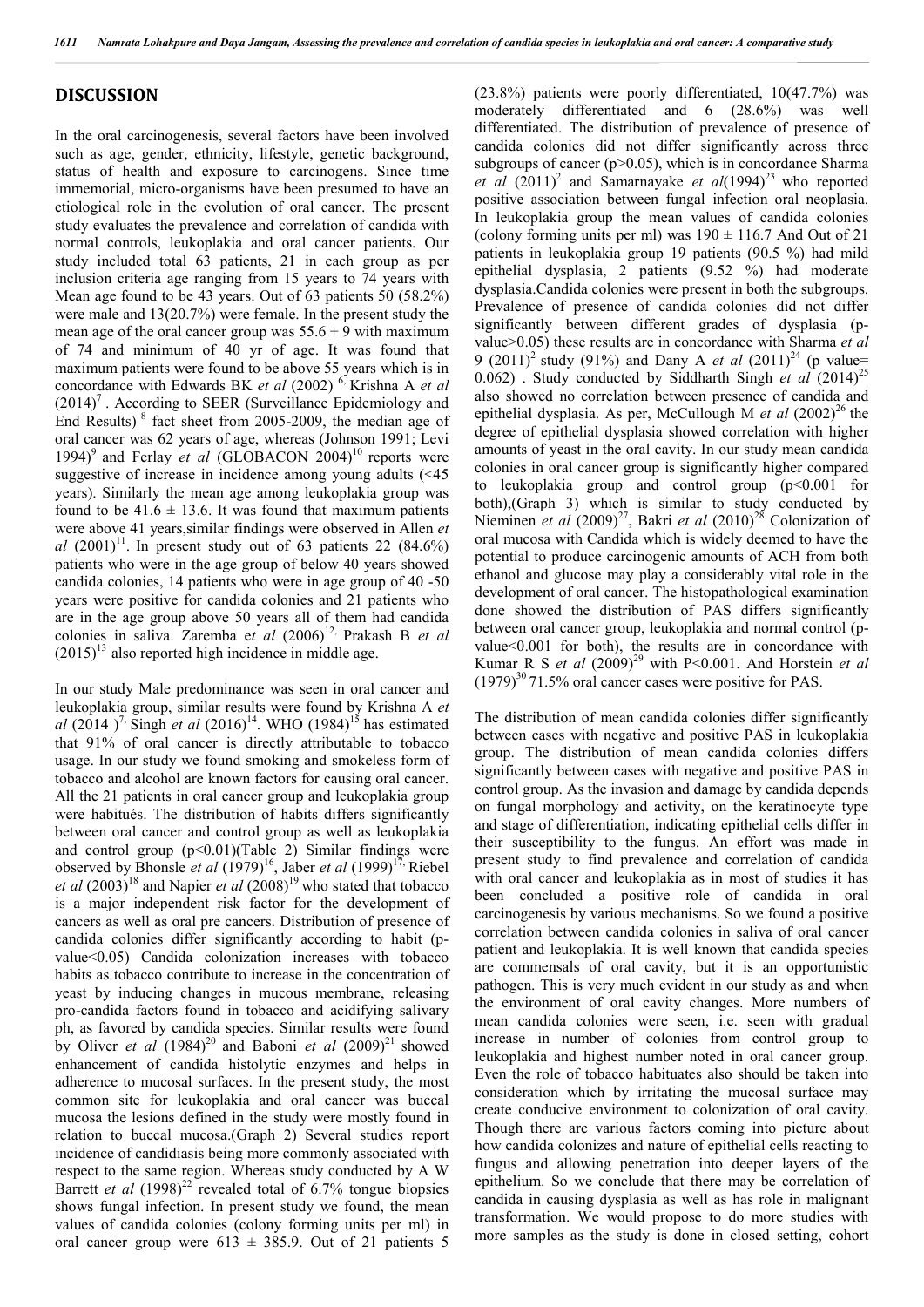studies need to be done to come to proper conclusion. In this study we have not taken in consideration the type of candida species and also if any other method of counting the colonies which will be precise and not vary in different studies so that standardization can be done. We would also like to propose studies to know the effect of antifungal therapy on colonization

#### **Conclusion**

The present study proposes that Candida may play a significant role in the development of oral cancer via its interaction with epithelial cells and formation of bioflim resulting in production of epithelial cytokines and MMPs and an epithelial proinvasive phenotype. Further, this carcinogenic effect is likely linked with both the form of candida growth (whether yeast or hyphal)

Conclusions were drawn from the present study:

- Candida colonies and hyphae were detected in oral cancer and leukoplakia; the prevalence was a higher than healthy adults.
- On comparing the study groups the frequency of oral yeast carriage was significantly greater ( $p < 0.05$ ) in the oral cancer than the leukoplakia and healthy controls.
- Ouantification of candida carriage helps in determining an interaction between oral carriage of yeast and oral epithelial dysplasia.
- Saliva collection method is found to inexpensive, easy and reliable for quantitative measurement of candida colonies.

Although Candida species has been considered an etiologic factor for potentially malignant disorders, the pathogenesis is not clearly understood and is still a field under extensive research. Candida being a normal commensal in the oral cavity, its presence alone cannot be related to the etiology of leukoplakia and oral cancer. Thus, further research is needed to assess the invasive and carcinogenic nature of candida with keratinocytes of oral mucosa. It is anticipated that this study will enhance our understanding of the role of Candida in malignant transformation and oral carcinogenesis. Further extensive studies may advances our understanding and opens new mechanism in the prevention and treatment of oral cancer. The method of whole saliva collection is simple, practical, inexpensive and reliable, and it can be easily used by all dental practitioners. With the increasing numbers of geriatric and medically compromised patients being seen by dental practitioners, longitudinal evaluation of whole saliva should be considered as a part of clinical evaluation to identify patients at a risk for candidiasis and prevent clinical complications.

## **REFERENCES**

- 1. Saigal S, Bhargava A, Mehra SK , Dakwala F. 2011. Identification of candida albicans by using different culture medias and its association in potentially malignanat and malignant lesions. Contemp Clin Dent, 2(3):188–93.
- 2. Sharma P, Saxena S. 2011. Candida Albicans and Its Correlation with Oral Epithelial Neoplasia*.* Int J Oral-Med, 10(3):140-8.
- 3. Galle F, Colella G *et al*. 2013. Candida spp. in oral cancer and oral precancerous lesions*.* New Microbiologica, 36:283-8.
- 4. Sarkar R , Rathod G. 2014.Clinicopathologic association of candid colonization of oral leukoplakia. *Indian J Dermatol Venerol Leprol,* 80(5):413-8.
- 5. Kumari S, Ichhpujani R L.Guidelines on Standard Operating Procedures for Microbiology. Chapter 4: 17-2
- 6. Edwards BK, Howe HL, Ries LA, Thun MJ, Rosenberg HM *et al*. 2002. Annual report to the nation on the status of cancer, 1973–1999, featuring implications of age and aging on U.S. cancer burden. Cancer,94(10):2766-92.
- 7. Krishna A, Singh SR, Singh S, Verma P, Pal US, Tiwari S. 2014. Demographic risk factor , affected anatomical sites and clinicopathological profile for oral squamous cell carcinoma in a north Indian population. Asian Pac J Cancer Prev., 15(16):6755-60.
- 8. National Cancer Institute. SEER (Surveillance Epidemiology and End Results) fact sheet from 2005-2009. Available at URL http://seer.cancer.gov/about. Accessed on  $15<sup>th</sup>$  November 2017 at 1.00pm
- 9. Johnson 1991,Levi 1994. Incidence of Oral Cancer in United States. Int J Epidemiol 1995;24.
- 10. Ferlay J, Bray F, Pisani P, Parkin DM. GLOBOCAN 2002: Cancer Incidence. Mortality and Prevalence Worldwide. IARC CancerBase No. 5, version 2.0, Lyon: IARC Press 2004
- 11. Allen CL, Loudon J, Mascarenhas AK. 2001. Sanguinariarelated leukoplakia: epidemiologic and clinicopathologic features of a recently described entity. General Dentistry., 49(6): 608-614.
- 12.Belazi M, Velegraki A, Fleva A, Gidarakou I, Papanaum L, Baka D *et al.* 2005. Candidal overgrowth in diabetic patients: potential predisposing. Mycoses., 48(3):192-6.
- 13. Zaremba ML Daniluk T, Rozkiewicz D, Cylwik-Rokicka D, Kierklo A, Tokajuk G *et al*. 2006.Incidence rate of Candida species in the oral cavity of middle-aged and elderly subjects. Adv Med Sci., 51(1):233-6
- 14. Singh M, Vijay Kumar, Agarwal A, Kumar R, Bhatt MLB, Misra S. 2016;. Clinico-epidemiological study of oral squamous cell carcinoma: A tertiary care centre study in North India J Oral Biol Craniofac Res., 6(1):31–4.
- 15. Al-Sarraf M, Bunyanraavej C, Deo MG, Desai PB, Von Essen CF, Gupta PC. 1984. Control of oral cancer in developing countries. A WHO meeting. Bull World Health Organ, 62(6):817–30.
- 16.Bhonsle RB, Murti PR, Daftary DK, Mehta FS. 1979. An oral lesion in tobacco-lime users in Maharashtra, India. J Oral Pathol., 8(1):47-52
- 17.Jayant K, Sankaranarayanan R, Black RJ, Parkin DM. 1998. Cancer survival in developing countries. Cancer survival in developing countries. IARC Sci Publ., 145:135- 73.
- 18.Reibel J. 2003. Prognosis of oral pre malignant lesions. Significance of clinical, histopathological and molecular biological characteristics. Crit Rev Oral Biol Med., 14(1):47-62
- 19. Napier SS and Speight PM. 2008. Natural history of potentially malignant oral lesions and conditions: an overview of the literature. J Oral Pathol Med., 37(1):1-10
- 20. Oliver DE, Shillitoe EJ. 1984. Effects of smoking on the prevalence and intraoral distribution of Candida albicans. J Oral Pathol,1 3(3):265-70.)
- 21.Baboni FB, Barp D, Izidoro AC. 2009. Enhancement of Candida albicans virulence after exposition to cigarette mainstream smoke. Mycopathologia., 168(5):227-35.